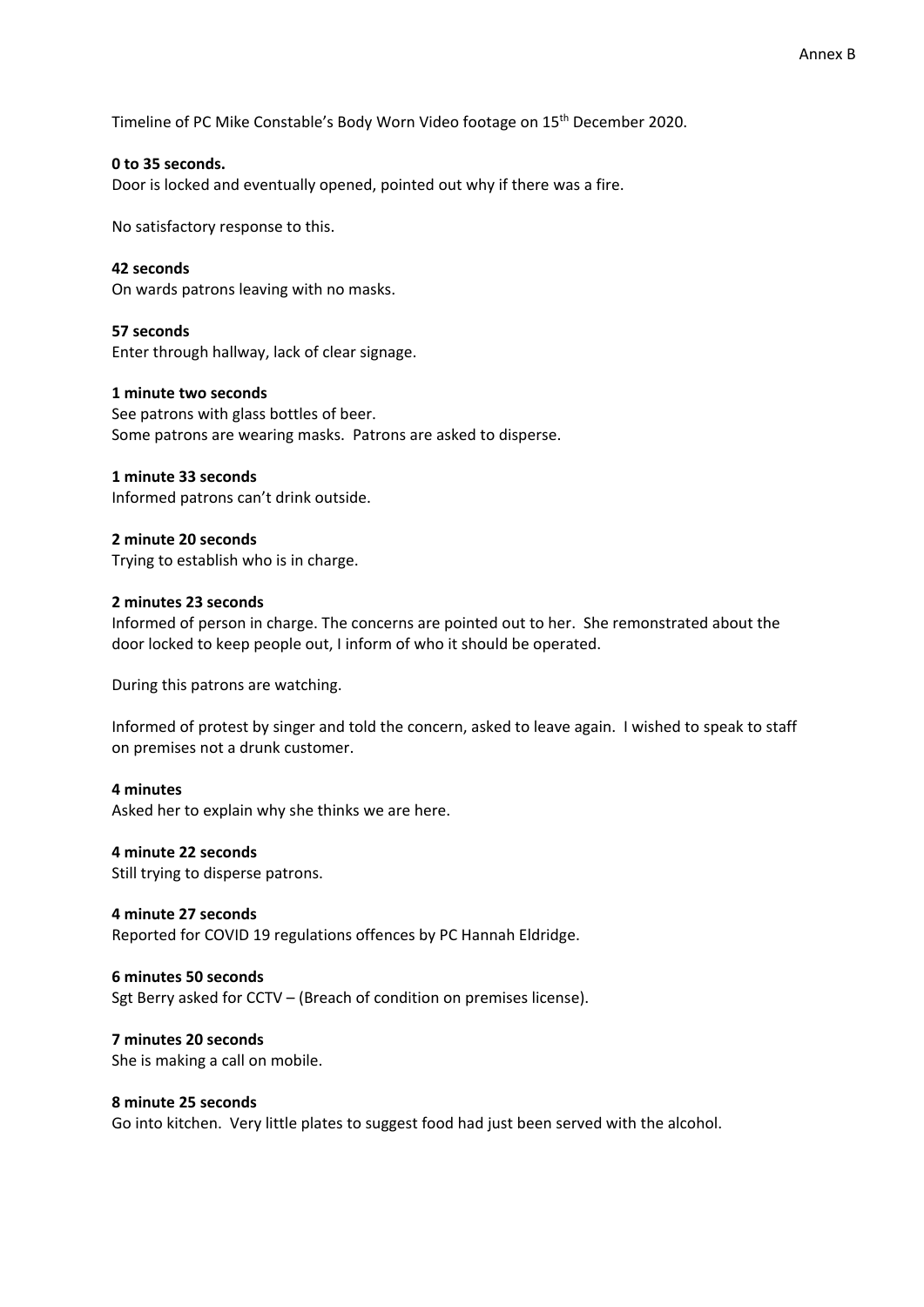**9 minute 10 second**

Sgt Berry requests receipts for food.

### **10 minute 22 seconds**

Blank receipt roll produced.

#### **13 minute 28 seconds**

PC Eldridge finds bottles of Jack Daniels.

Establish details of manager. Point out concern with regards to empty bottles. Raise issue on of empty bottles about could be used as a weapon, and how would she deal with this.

### **29 minutes 10 seconds**

An order pad with table four just beers. She asks to look, and won't give back as clearly shows orders have been made for alcohol only.

Leave shortly afterwards, can hear feet sticking to the floor.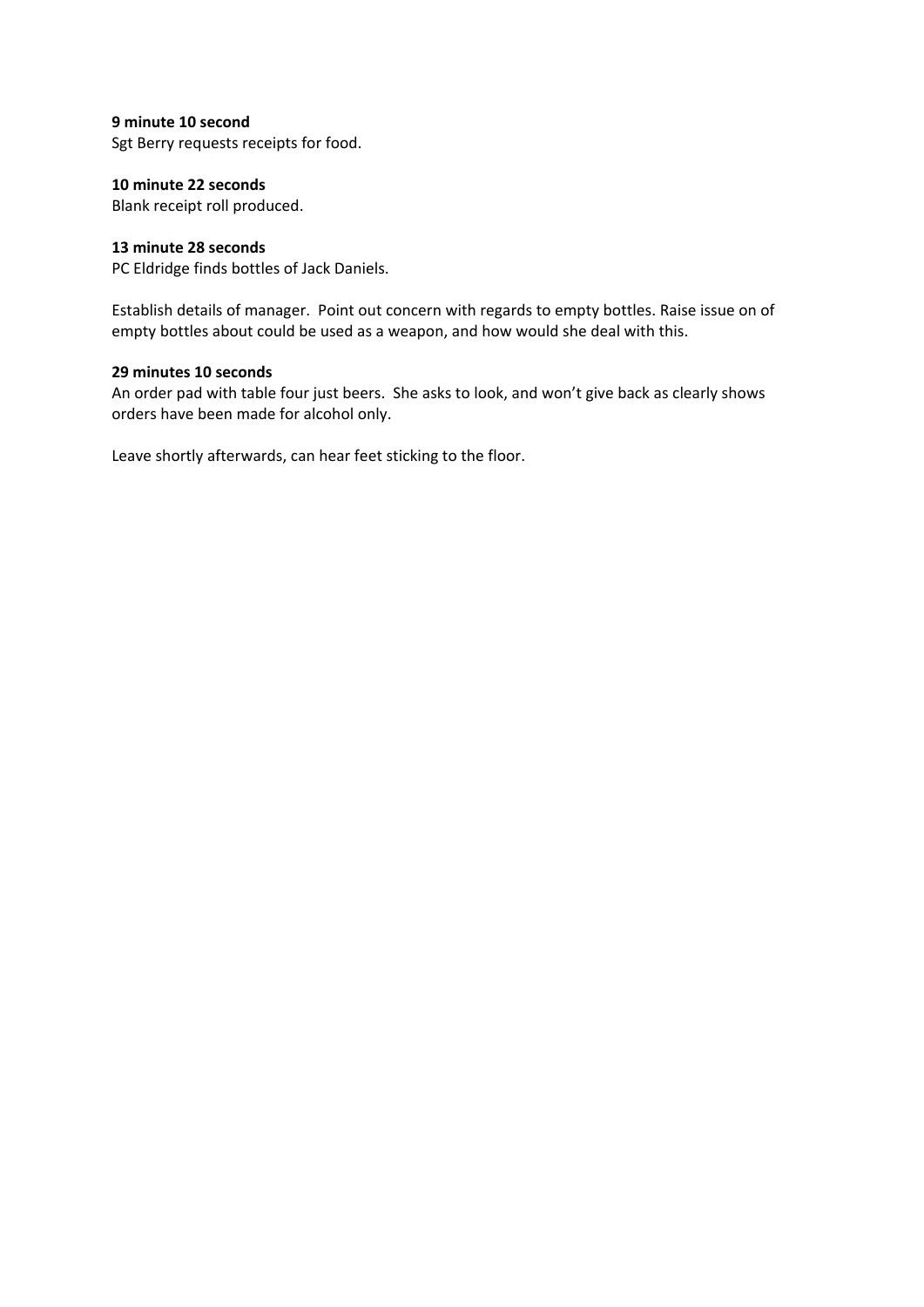| 233681<br>PRINTED AT 11:49 05:MAR:21 PC Mike Constable |
|--------------------------------------------------------|
|--------------------------------------------------------|

### SINGLE INCIDENT PRINTOUT PAGE 1

INCIDENT No. 7405:15DEC20

INCIDENT No. 7405 entered at 21:21 on 15DEC20 by 057538/L3041 in DIV-ASW

Rec By :R (Radio) Call Tel : Call Name:102AS Call Type:S (Staff on Duty) Call Mail: Cntct Tel: Att Locn :211 CLAPHAM RD,SW9:IBEX Map :Page 161, Grid Reference 530625,176625 GPA :LN Division: [ASW:AWW] Inc Locn : Map : GPA : Call Locn: Map: GPA : Opening 1:503 (Police Generated Resource Activity) Open Text: Urgency :R (Referred) VRMs : Proposal :(BOCU at 21:22/15DEC20): 111VF 113VF 115VF 116VF 153VF 154VF 157VF 162VF 164VF 165VF Assigned : DeAssign : TOA : DO Name : DO Tel : CRIME REF: Class 1 :503 (Police Generated Resource Activity) Qual 1 :701 (Assistance Requested / Rendered) Res 1 :704 (Inform / Informed) Clo Text : O Dealing:102AS Metops : CHS Demid:20201219031446

Linked :

Location Field : (For previous Incidents at this location use action:LCD or LCL - use DARIS to extend search) Gazetteer Comments : (May have existed or altered since Incident creation -

## CONTINUED ...

# SUBJECT TO FREEDOM OF INFORMATION ACT AND DATA PROTECTION ACT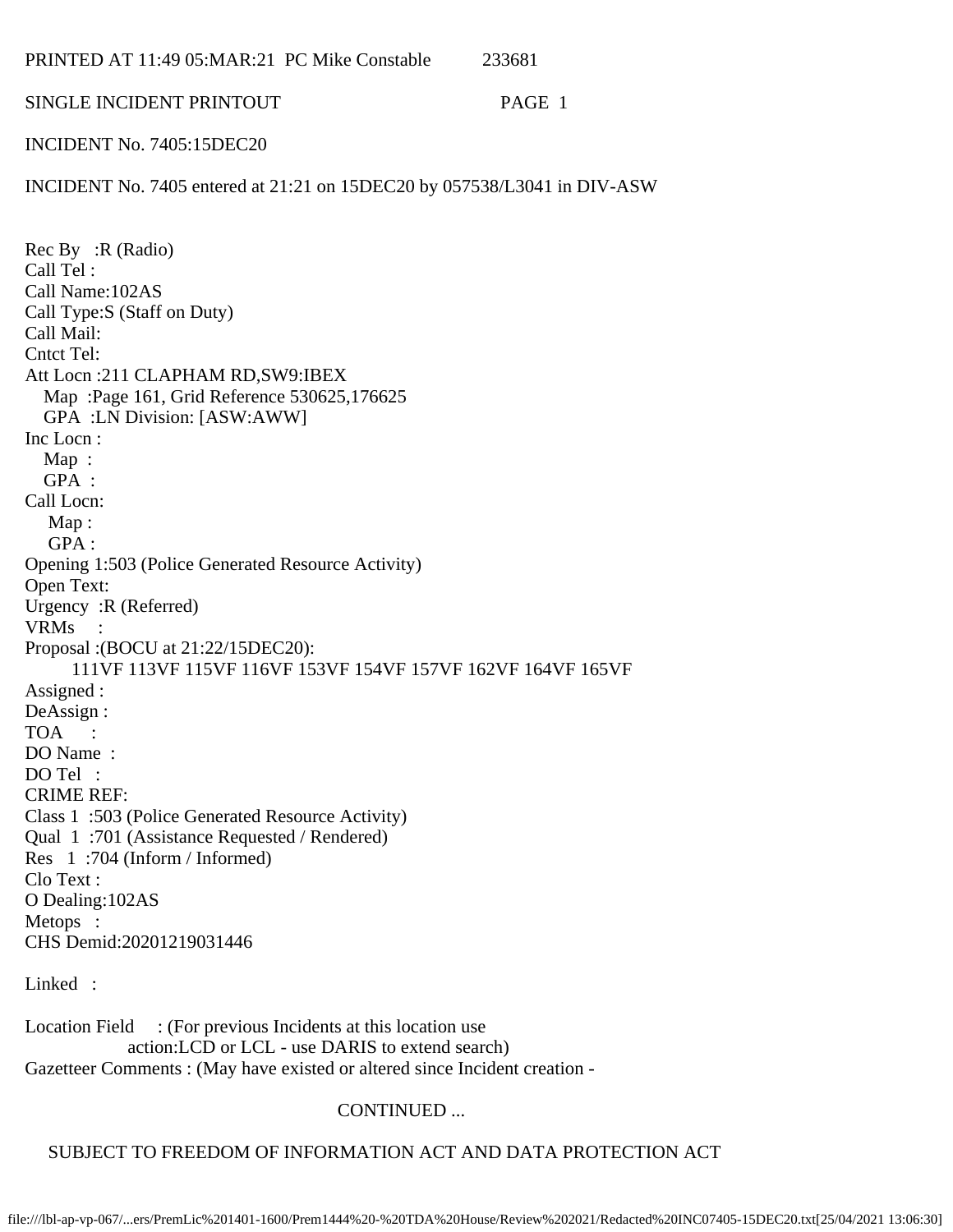## NO UNAUTHORISED DISCLOSURE-DISPOSE OF AS CONFIDENTIAL WASTE.

PRINTED AT 11:49 05:MAR:21 PC Mike Constable 233681

SINGLE INCIDENT PRINTOUT PAGE 2

INCIDENT No. 7405:15DEC20

Use MSS SMF:SPECARCHIVE)

Location Based Comments \*\* Attendance Location \*\* XXXXXX

CLAPHAM RD,SW4

LK:(E/SIDE)PRIMA RD TO STOCKWELL RD;(W/SIDE) ELIAS RD TO DORSET PL (E/SIDE)STOCKWELL RD TO BEDFORD RD;(W/SIDE) DORSET RD TO GAUDEN RD NOTE: ALL PROPERTY IS IN SW9 POSTAL AREA + IN OR NEAR THE GOVERNMENT SECURITY ZONE. CONSIDER PI/GSZ

Remarks:

Time Date Opid Termid

-------- ------- ------ --------

 15DEC20 057538 L3041 (pre 1st routing) ^102AS......WE HAVE EJECTED 60-70 ERITREAN PEOPLE FROM PREMISES ..MOST OF WHOM HAVE BEEN ON A PROTEST IN LONDON AND CLOSED THE PREMISES 21:25:01 15DEC20 057538 L3041 I WILL INFORM AS400L 23:21:44 15DEC20 057538 L3041 \*\* \*\*START OF DATA AUTOMATICALLY COPIED FROM CLOSING PROMPT\*\* \*\* CLOSING CODE "503": IF 404 EMER ACTVATION RELATED - ONCE ESTABLISHED SAFE AND WELL-REMEMBER TO END THE EMERGENCY ON THE MAP AND CLEAR DOWN RED ICON \*\* \*\*END OF DATA AUTOMATICALLY COPIED FROM CLOSING PROMPT\*\* \*\*

# CONTINUED ...

## SUBJECT TO FREEDOM OF INFORMATION ACT AND DATA PROTECTION ACT NO UNAUTHORISED DISCLOSURE-DISPOSE OF AS CONFIDENTIAL WASTE.

PRINTED AT 11:49 05:MAR:21 PC Mike Constable 233681

SINGLE INCIDENT PRINTOUT FOR PAGE 3

INCIDENT No. 7405:15DEC20